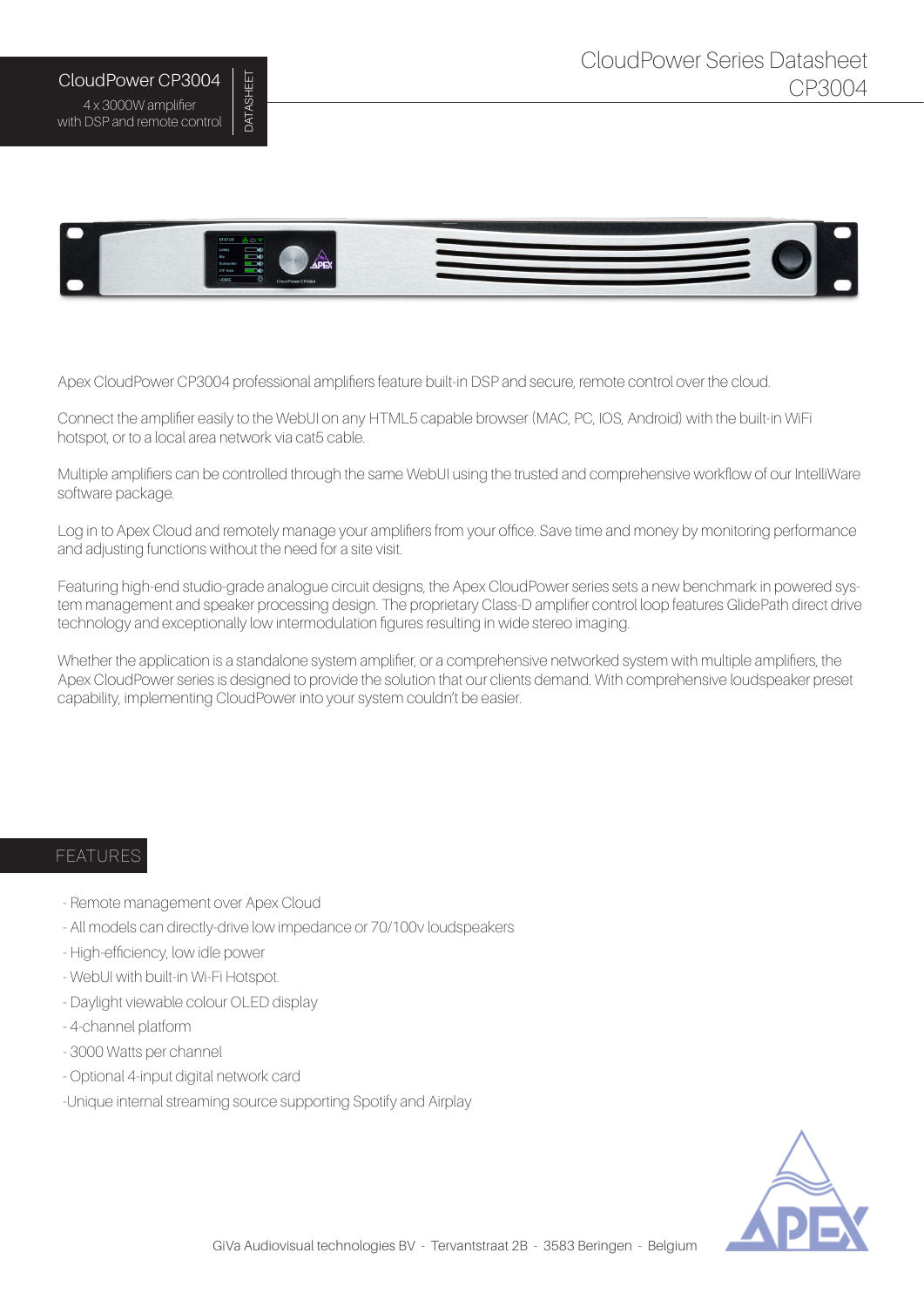DATASHEET

DATASHEET

## SPECIFICATIONS

| Operating conditions                                                                      |                                                                                                                              |
|-------------------------------------------------------------------------------------------|------------------------------------------------------------------------------------------------------------------------------|
| Temperature                                                                               | 0° to 50° C, 10 to 60 % non-condensing                                                                                       |
| Storage temperature                                                                       | -20° to 70° C                                                                                                                |
| Safety / Compliance                                                                       | <b>CB</b> Cerificate                                                                                                         |
| Amplification and power supply                                                            |                                                                                                                              |
| Amplification class                                                                       | Class D Glide Path technology                                                                                                |
| Power supply model                                                                        | Universal switch mode power supplies with active PFC                                                                         |
| Power Factor                                                                              | > 0,9 above 1/2 P                                                                                                            |
| <b>Mains Rating</b>                                                                       | 100-240V @ 50-60 Hz                                                                                                          |
| <b>Operating Voltage</b>                                                                  | 90-260V                                                                                                                      |
| AC Mains connector                                                                        | IEC C20 Inlet (20 A max), CP1504-3004 Powercon 32A                                                                           |
| <b>Audio Specifications</b>                                                               |                                                                                                                              |
| Frequency response                                                                        | 1Hz-22kHz                                                                                                                    |
| Distortion THD+N                                                                          | 0,05% @ P/2, 20Hz-20 kHz, 22 kHz BW                                                                                          |
| Noise level (20 Hz - 20 kHz 8 ohm, A-weighted)                                            |                                                                                                                              |
| Latency                                                                                   |                                                                                                                              |
| Phase response                                                                            | $±10$ deg 20hz - 20kHz                                                                                                       |
| <b>DSP</b>                                                                                |                                                                                                                              |
| Digital Signal Processor                                                                  | 64 bit fix point                                                                                                             |
| I/O Routing                                                                               | Flexible Routing matrix                                                                                                      |
| User processing functions per channel                                                     |                                                                                                                              |
| Gain:                                                                                     | $-80$ to $+15dB$ , 0, 1dB steps                                                                                              |
| Polarity:                                                                                 | normal / inverted                                                                                                            |
| Delay:                                                                                    | 0 to 250 ms (Shared between User and Group settings)                                                                         |
| PEQ:                                                                                      | 12 x PEQ. Each PEQ can be set to a choice of 16 filter types (1)                                                             |
| HP/LP filters:                                                                            | Bessel, Butterworth and Linkwitz Riley with slopes from 6 to 48 dB/oct                                                       |
| Limiter:                                                                                  | Peak voltage, RMS voltage                                                                                                    |
| Group processing functions                                                                |                                                                                                                              |
| Six global processing groups overlays which can link any amplifier channel in the network |                                                                                                                              |
| Gain:                                                                                     | $-80$ to $+15dB$ , 0, 1dB steps                                                                                              |
| Polarity:                                                                                 | normal / inverted                                                                                                            |
|                                                                                           | Delay: 0 to 250 ms (Shared between User and Group settings)                                                                  |
| PEQ:                                                                                      | 12 x PEQ. Each PEQ can be set to a choice of 16 filter types (1)                                                             |
| Speaker processing functions                                                              |                                                                                                                              |
| Gain:                                                                                     | $-80$ to $+15dB$ , 0, 1dB steps                                                                                              |
| Polarity:                                                                                 | normal / inverted                                                                                                            |
| Delay:                                                                                    | 0 to 250 ms (Shared between User and Group settings)                                                                         |
| PEQ:                                                                                      | 12 x PEQ. Each PEQ can be set to a choice of 16 filter types (1)                                                             |
| HP/LP filters:                                                                            | Bessel, Butterworth and Linkwitz Riley with slopes from 6 to 48 dB/oct                                                       |
| Limiter:                                                                                  | Peak voltage, RMS voltage                                                                                                    |
| FIR filters:                                                                              | 1024 taps per channel                                                                                                        |
| (1) Filter types:                                                                         |                                                                                                                              |
|                                                                                           | Bell-Sym, Bell-Asym, Notch, Low-Shelf 6dB or 12dB, High-Shelf 6dB or 12dB                                                    |
|                                                                                           |                                                                                                                              |
|                                                                                           | All-Pass 90° or 180°, High-Pass 6dB, or 12dB, High-Pass VariQ 12dB,<br>Low-Pass 6dB or 12dB, Low-Pass Vari-Q 12dB, Band-Pass |

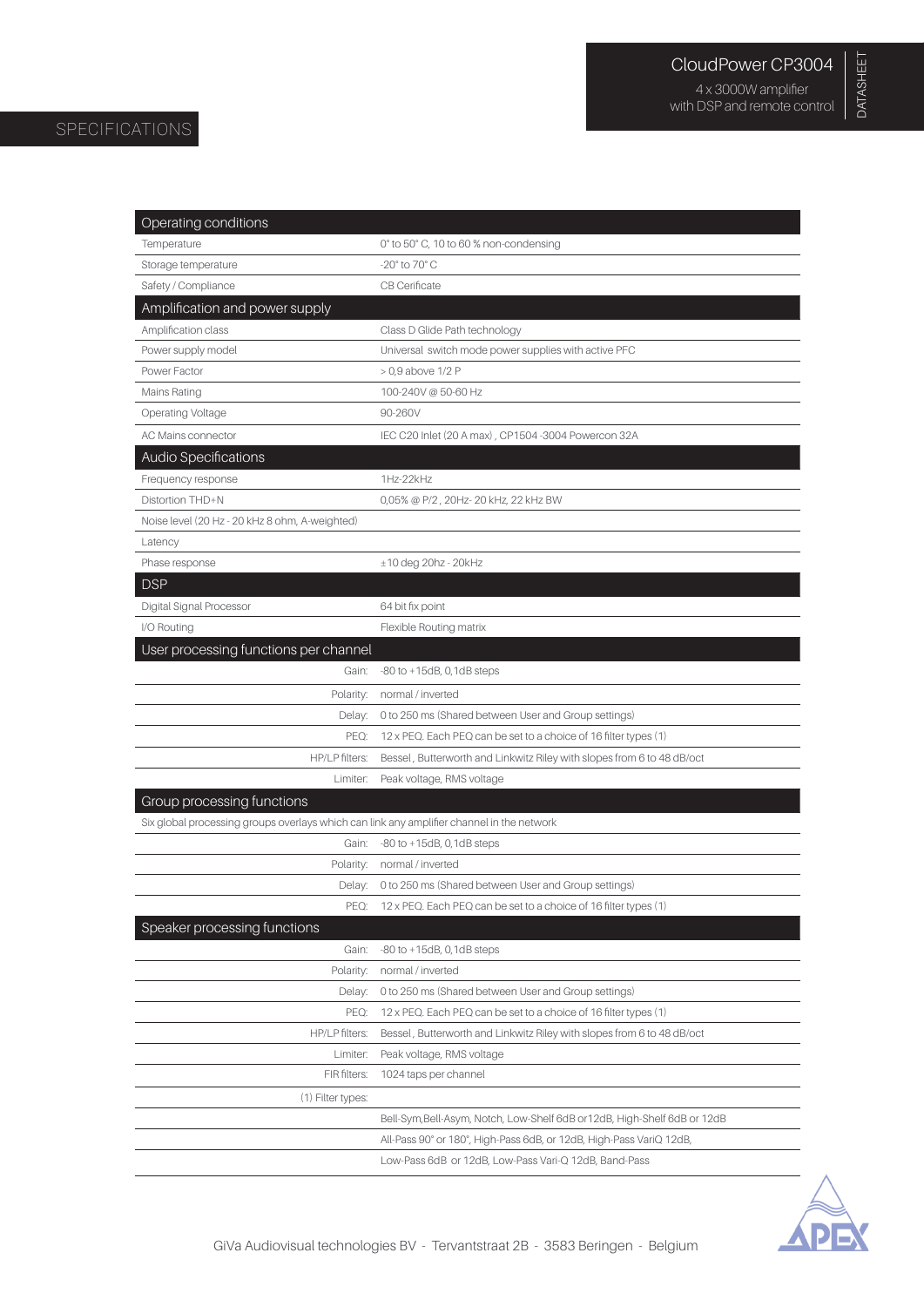| Circuits protection                   |                                                                      |
|---------------------------------------|----------------------------------------------------------------------|
| Mains and power supply                | Under, over voltage, over current protection                         |
| Power outputs                         | DC, Overtemp, Overcurrent limiter, VHF                               |
| Load monitoring                       | Realtime load monitoring and internal pilot tone                     |
| Cooling                               | Cooling fans with temperature control speed                          |
| Inputs                                |                                                                      |
| Analog                                | 4 balanced analog line inputs 4x 3-pin Phoenix                       |
| A/D conversion                        | 32 bit                                                               |
| Input impedance                       | 10 kOhm                                                              |
| Max. input level                      | 21 dBu                                                               |
| <b>Digital</b>                        | Optional digital network card (DANTE or AVB Milan)                   |
| <b>Internal Streaming source</b>      | Two channels internal streaming source supporting Spotify en Airplay |
| Remote control and monitoring         |                                                                      |
| Network connection                    | Single port Ethernet Gigabit interface                               |
| Apex remote control software          | CloudWare                                                            |
| Front panel indicators                |                                                                      |
| Daylight viewable colour OLED display | Real time level, limit and fault indicators                          |

| 12000       |
|-------------|
| 3000        |
| 3000        |
| 2000        |
| 1000        |
| 3000        |
| 3000        |
|             |
| <b>NA</b>   |
| <b>NA</b>   |
| <b>NA</b>   |
|             |
| <b>120W</b> |
| 1.2A        |
| 408 BTU/h   |
| 1600W       |
| 14A         |
| 2729 BTU/h  |
|             |
| <b>120W</b> |
| 0.6A        |
| 408 BTU/h   |
| 1600W       |
| 7A          |
| 2560 BTU/h  |
|             |